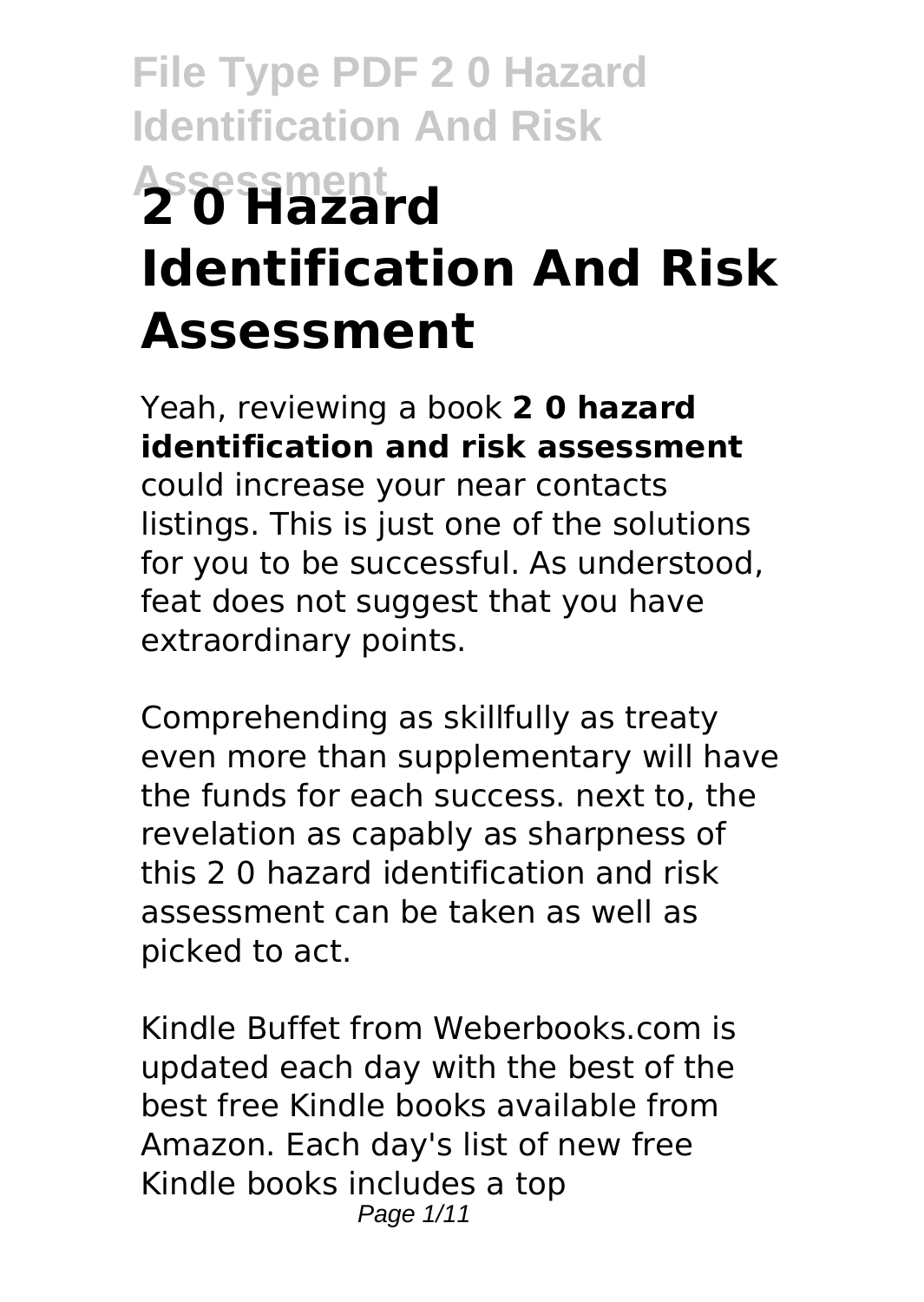**Assessment** recommendation with an author profile and then is followed by more free books that include the genre, title, author, and synopsis.

#### **2 0 Hazard Identification And**

2020 Seneca County Hazard Mitigation Plan 2-1 Developed by Resource Solutions Associates, Norwalk, Ohio 2.0 HAZARD IDENTIFICATION AND RISK ASSESSMENT The Hazard Identification and Risk Assessment (HIRA) identifies the type and frequency of disasters that affect Seneca County and the risk to people and property created by those hazards.

### **2.0 HAZARD IDENTIFICATION AND RISK ASSESSMENT**

2.0 hazard identification and risk assessment The Hazard Identification and Risk Assessment (HIRA) identifies the type and frequency of disasters that affect Wood County and the risk to people and property created by those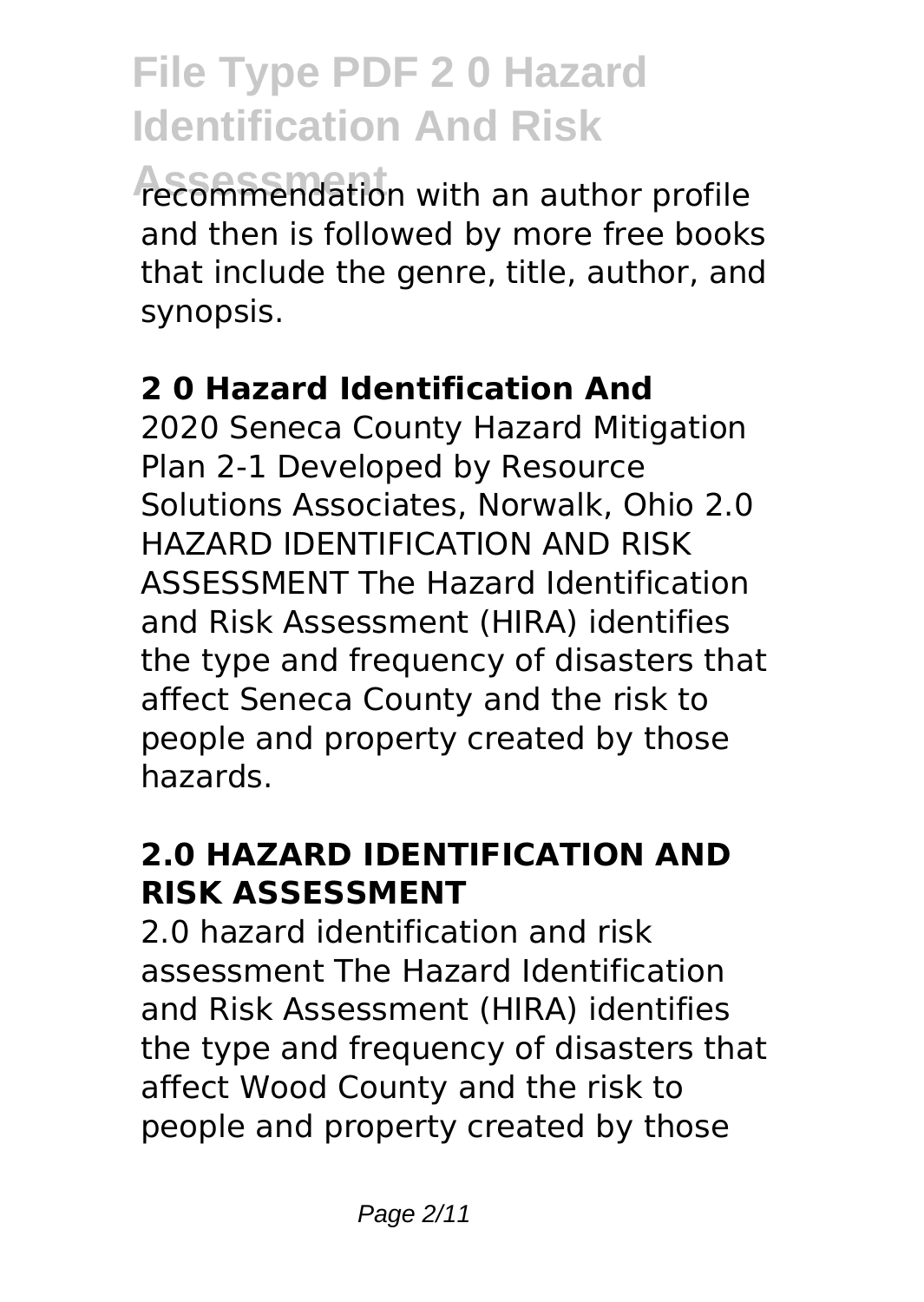### **2.0 HAZARD IDENTIFICATION AND RISK ASSESSMENT**

2.0 HAZARD IDENTIFICATION AND RISK ASSESSMENT Hardin County has experienced many disasters in the past century, ranging from natural occurrences like tornadoes and blizzards to technical and human-caused incidents. The purpose of the Hazard Identification and Risk Assessment (HIRA) is to identify the number and frequency

#### **2.0 HAZARD IDENTIFICATION AND RISK ASSESSMENT**

2 0 Hazard Identification And Risk Assessment As recognized, adventure as competently as experience about lesson, amusement, as skillfully as promise can be gotten by just checking out a book 2 0 hazard identification and risk assessment along with it is not directly done, you could put up with even more almost this life, roughly speaking the world.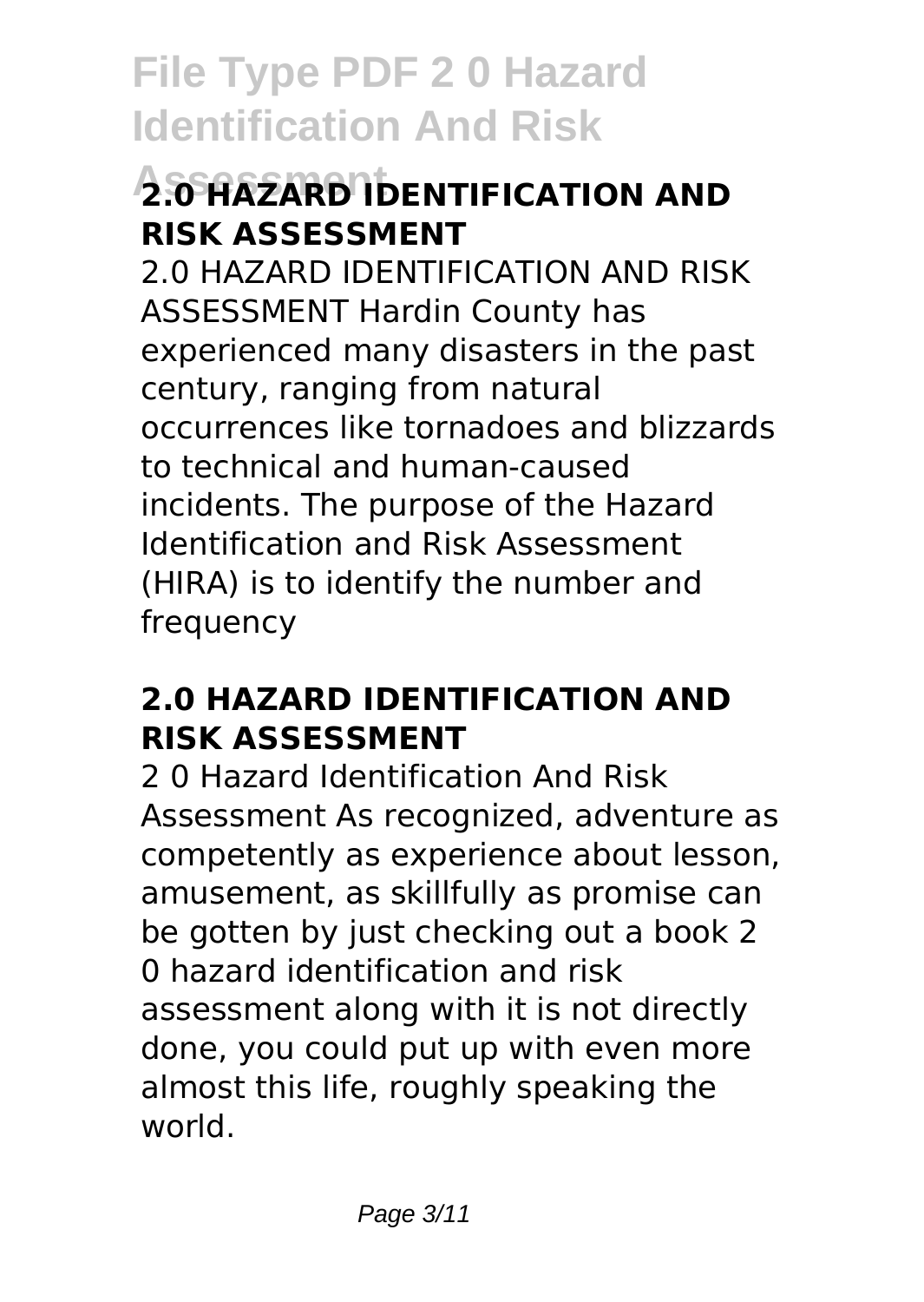### **Assessment 2 0 Hazard Identification And Risk Assessment**

2.0 HAZARD IDENTIFICATION Chapter 2 of the §403 risk analysis report presented information on the toxicity of lead, through a discussion of how bodylead burden is measured, how lead works in the body, the resulting adverse health effects, and populations at risk. This chapter introduced the endpoints used in the risk analysis to

### **2.0 HAZARD IDENTIFICATION epa.gov**

File Type PDF 2 0 Hazard Identification And Risk Assessment 2 0 Hazard Identificatio n And Risk Assessment Recognizing the mannerism ways to get this books 2 0 hazard identification and risk assessment is additionally useful. You have remained in right site to begin getting this info. acquire the 2 Page 1/7

### **2 0 Hazard Identification And Risk Assessment**

Spot the Hazard (Hazard Identification)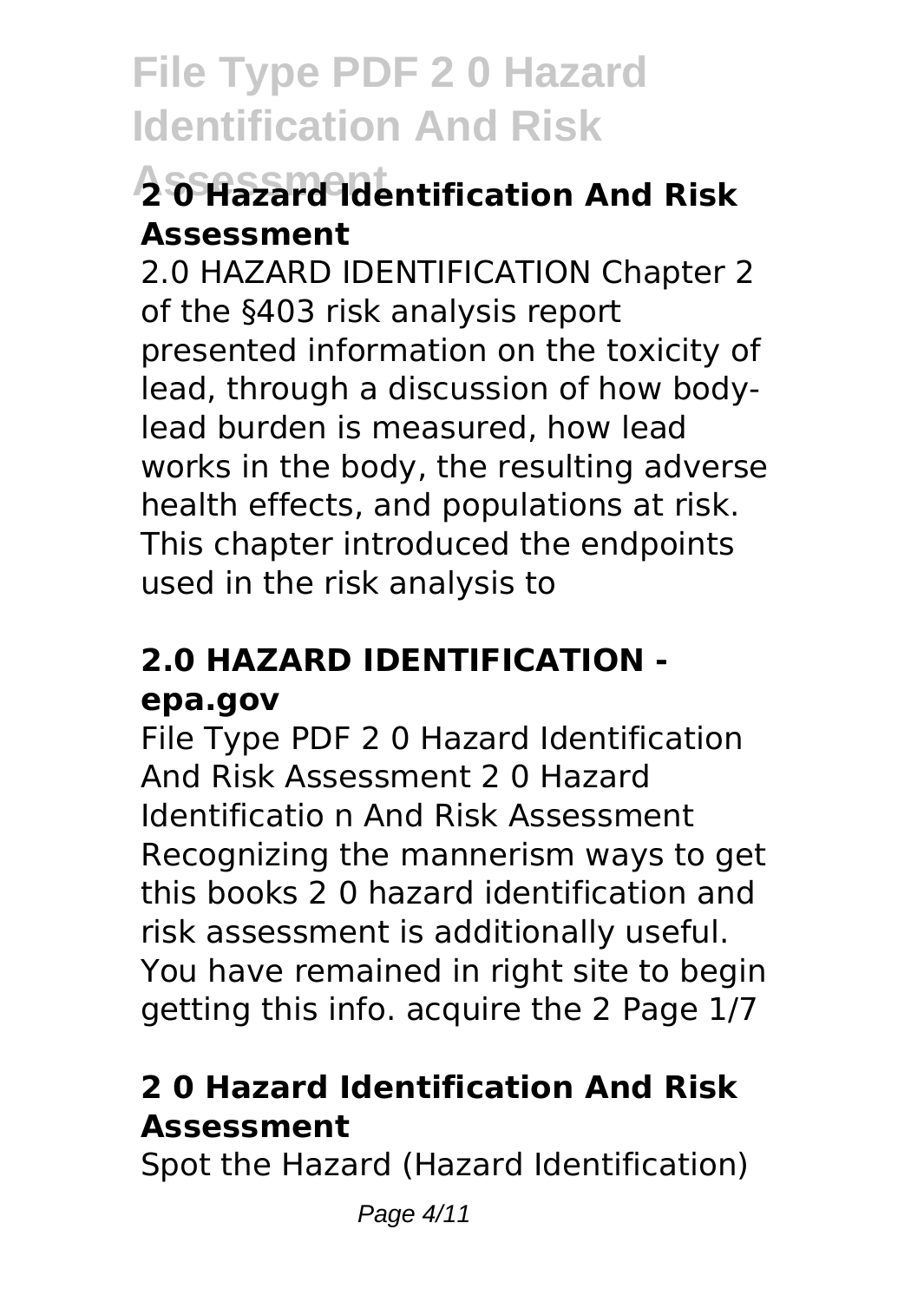Assess the Risk (Risk Assessment) ... If you see, hear or smell anything odd, take note. If you think it could be a hazard, tell someone. 2. Assess the risk. Key point: Assessing the risk means working out how likely it is that a hazard will harm someone and how serious the harm could be.

#### **Hazard identification, risk assessment and risk control**

Analyze and evaluate the risk associated with that hazard (risk analysis, and risk evaluation). Determine appropriate ways to eliminate the hazard, or control the risk when the hazard cannot be eliminated (risk control). Overall, the goal of hazard identification is to find and record possible hazards that may be present in your workplace.

#### **Hazard Identification : OSH Answers**

1.0 PURPOSE: To establish, implement & maintain a documented procedure for ongoing identification of the hazards, assessment of risks, and determination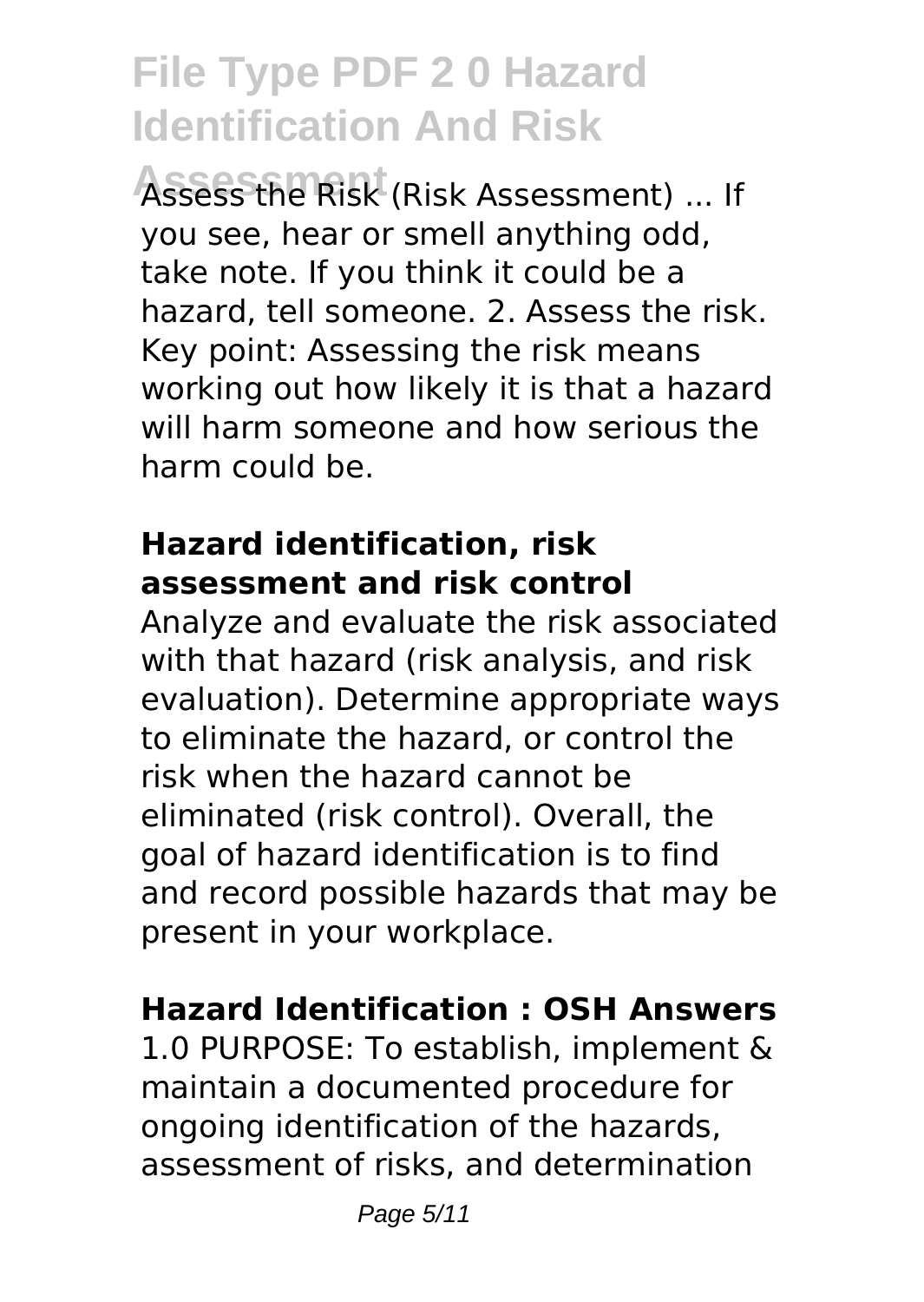of necessary control measures. 2.0 SCOPE: Applicable for the activities, process, products & services covered under the scope of EHS Management System at XXX. 3.0 RESPONSIBILITY: EHS MR & CFT Members.

#### **Procedure for Hazard Identification, Risk Assessment, And ...**

Clause 6.1.2.1 Hazard identification The overall purpose of the risk assessment process is to evaluate the hazards that arise or might arise in the course of the organization's activities, and ensure that the risks to people arising from these hazards are assessed, prioritized and controlled to eliminate hazards or reduce risks to acceptable levels.

#### **ISO 45001 - Clause 6.1.2: Hazard Identification and ...**

2-1 2.0 HAZARD IDENTIFICATION CHAPTER 2 SUMMARY This chapter presents information on the toxicity of lead, through a discussion of how bodylead burden is measured, how lead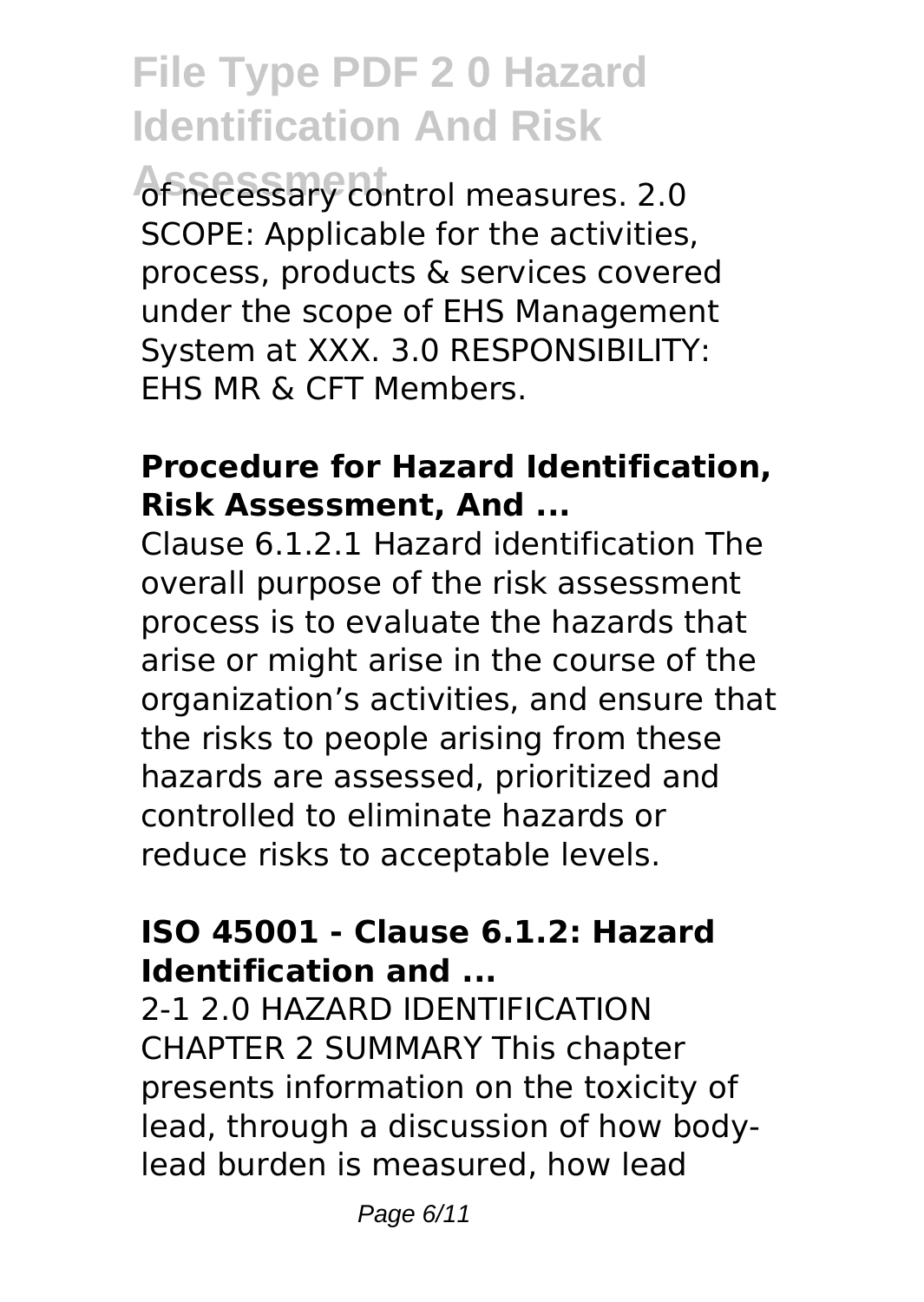works in the body, the resulting adverse health effects, and populations at risk. Elevated blood-lead concentration and selected Intelligence Quotient (IQ) measures are identified to

#### **2.0 HAZARD IDENTIFICATION - US EPA**

4.3.2 Hazard identification The purpose of hazard identification is to highlight the critical operations of tasks, that is, those tasks posing significant risks to the health and safety of employees as well as highlighting those hazards pertaining to certain equipment due to energy sources, working conditions or activities performed.

#### **for Hazard Identification, Risk Assessment and Risk ...**

Hazard identification is a key component in your safety management arsenal. Hazard identification is the first line of defence against incidents, injuries, deaths and unforeseen project and asset costs. In order to properly document and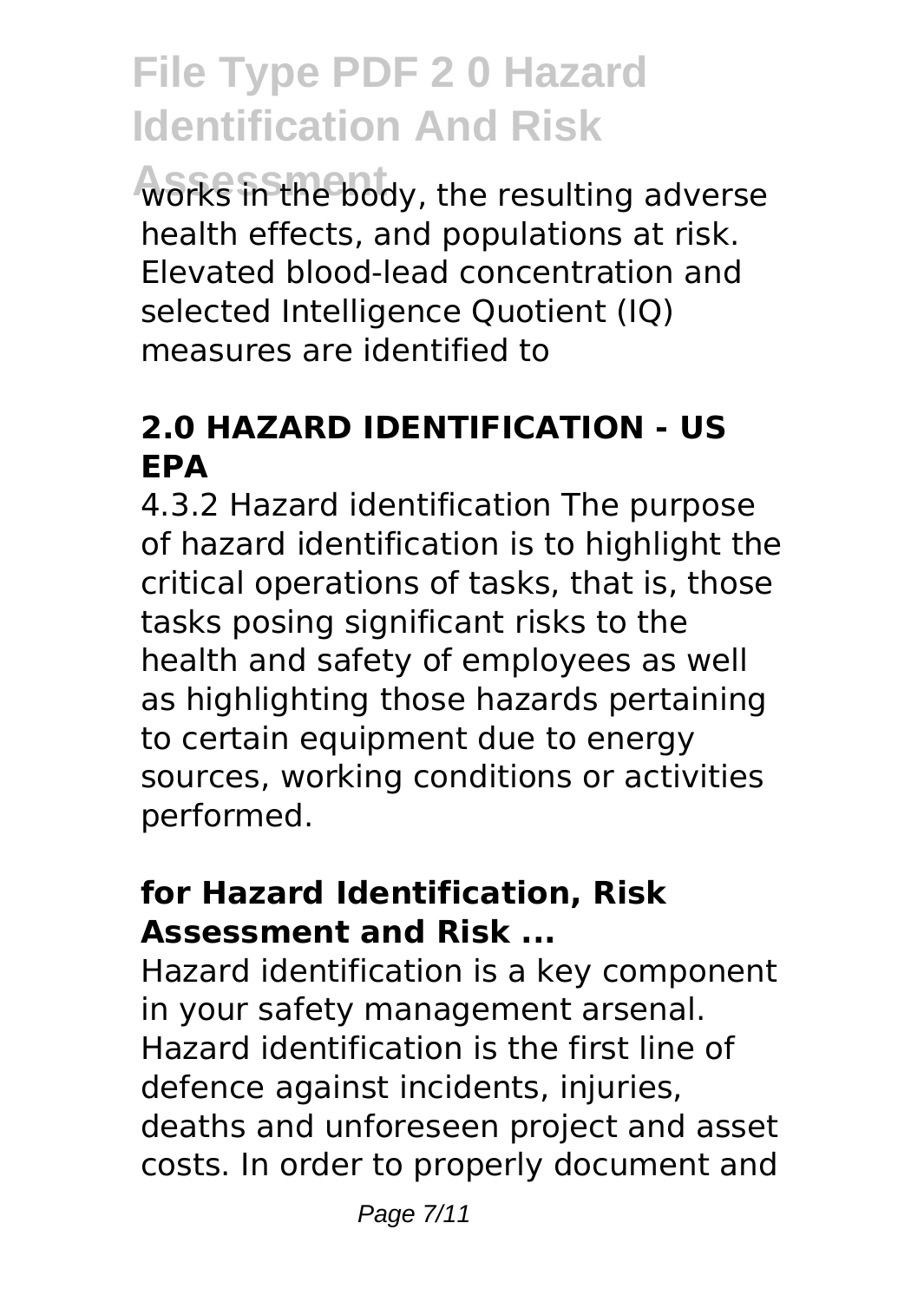**Assessment** inform other stakeholders and workers of hazards, you need to improve your hazard identification process.

#### **Hazard identification and risk assessment examples**

2.0 Hazard Control Considerations A competent worker trained in the assessment and control of dangerous trees must take into account a number of factors in determining which trees present a risk to site workers, and the safest means of felling or otherwise controlling the hazard presented by a dangerous tree.

#### **Hazard Identification, Assessment, and Control**

2. Temporary or minor injury may occur (e.g., diethyl ether). 1. Irritation or minor reversible injury possible. 0. No significant risk to health. Red (Flammability) For HMIS I and II, the criteria used to assign numeric values (0  $=$  low hazard to 4  $=$  high hazard) are identical to those used by NFPA.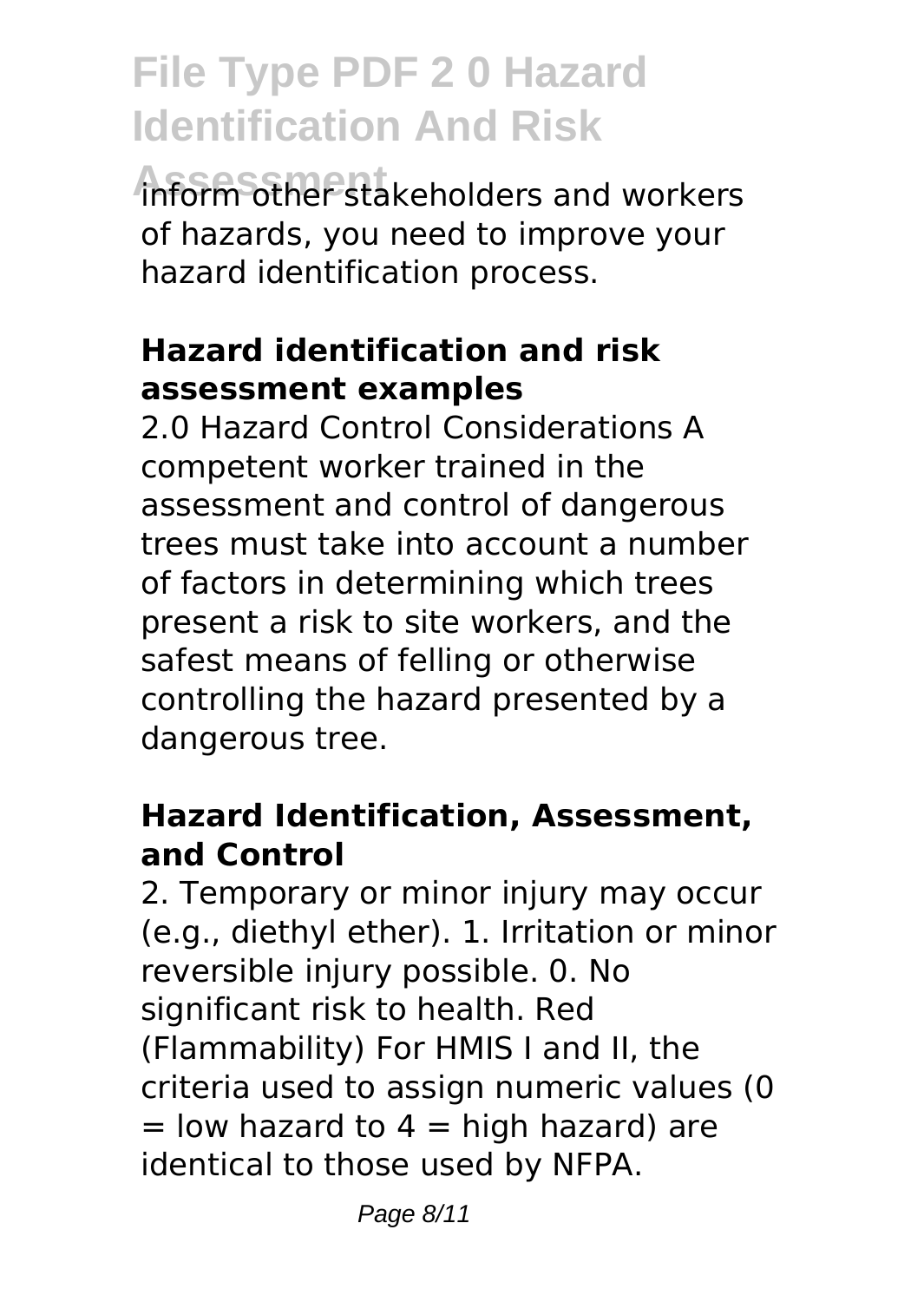#### **Hazardous Materials Identification System - Wikipedia**

Hazard identification . Hazard identification is about determining the hazards that concern people in a given organisation, geographical area, or activity. Hazard identification is a key step in the process of identifying risks and is intended to provide information for further analysis.

#### **EMG 101: Hazard Identification and Risk Assessment**

Section 2 lists the hazard classification of the substance or mixture, by class and category. For substances in the physical hazards not otherwise classified class, a description of the hazard is included for the user.. The label on the product includes the symbol(s) applicable to the product, a signal word, a hazard statement and precautionary statements and identifies any other hazards not ...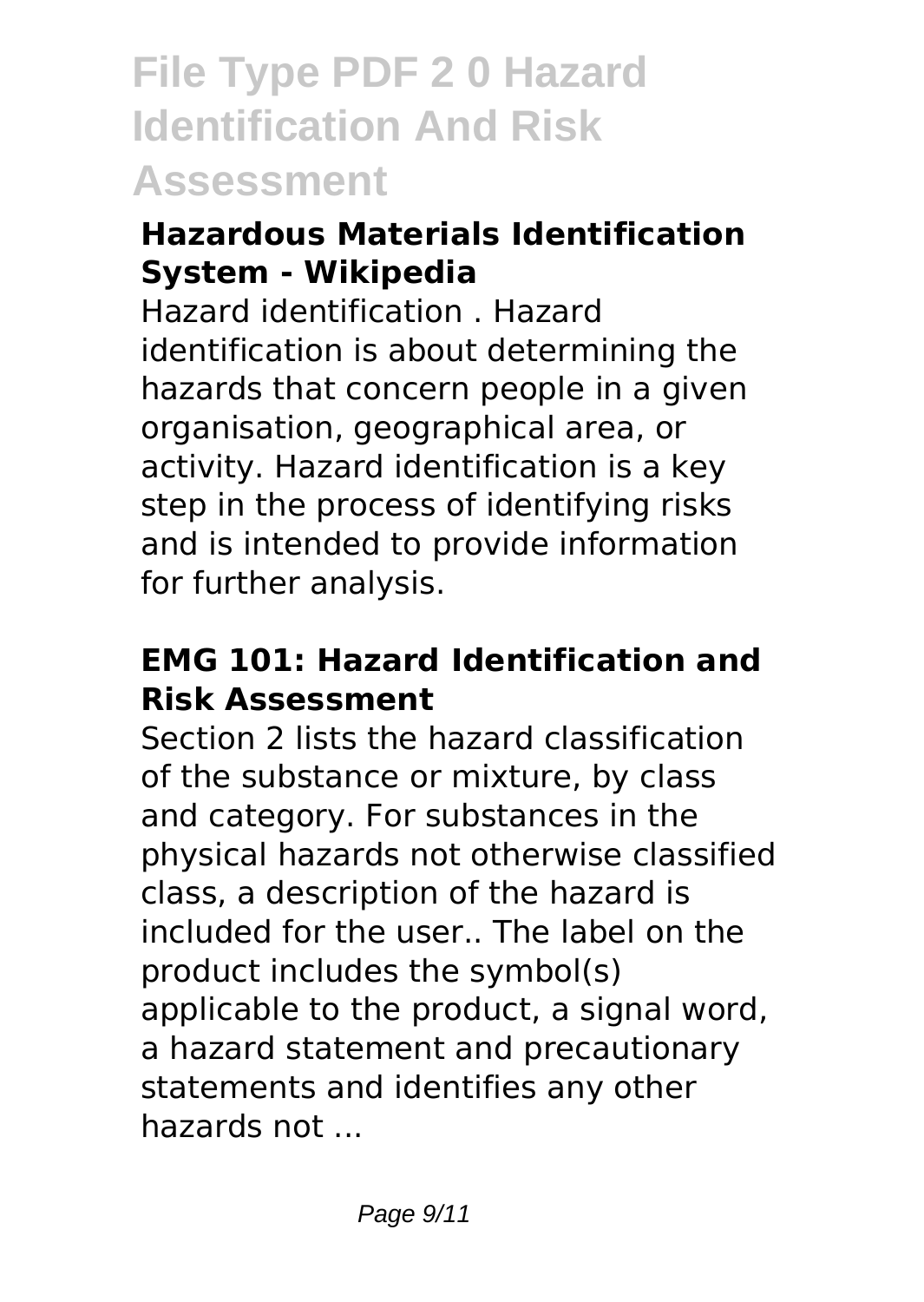### **Assessment 2.5 - Hazard identification (section 2) | WHMIS 2015 - for ...**

Moderate Health Hazard ("2"): These are chemicals that upon prolonged or continuous exposure could cause temporary incapacitation or possible injury unless action is taken and/or medical treatment is given. Prolonged exposure may affect the CNS and lead tro apparent intoxication, nausea, headache, dizziness, weakness, or fatigue.

#### **Hazardous Materials Identification System**

5.3.2.2.3 - Example of orange-coloured plate with hazard identification number and UN number; 5.3.2.3 - Meaning of hazard identification numbers; 5.3.3 - Elevated temperature substance mark; 5.3.6 - Environmentally hazardous substance mark; 5.4 - DOCUMENTATION; 5.4.0 - General; 5.4.1 - Dangerous goods transport document and related information